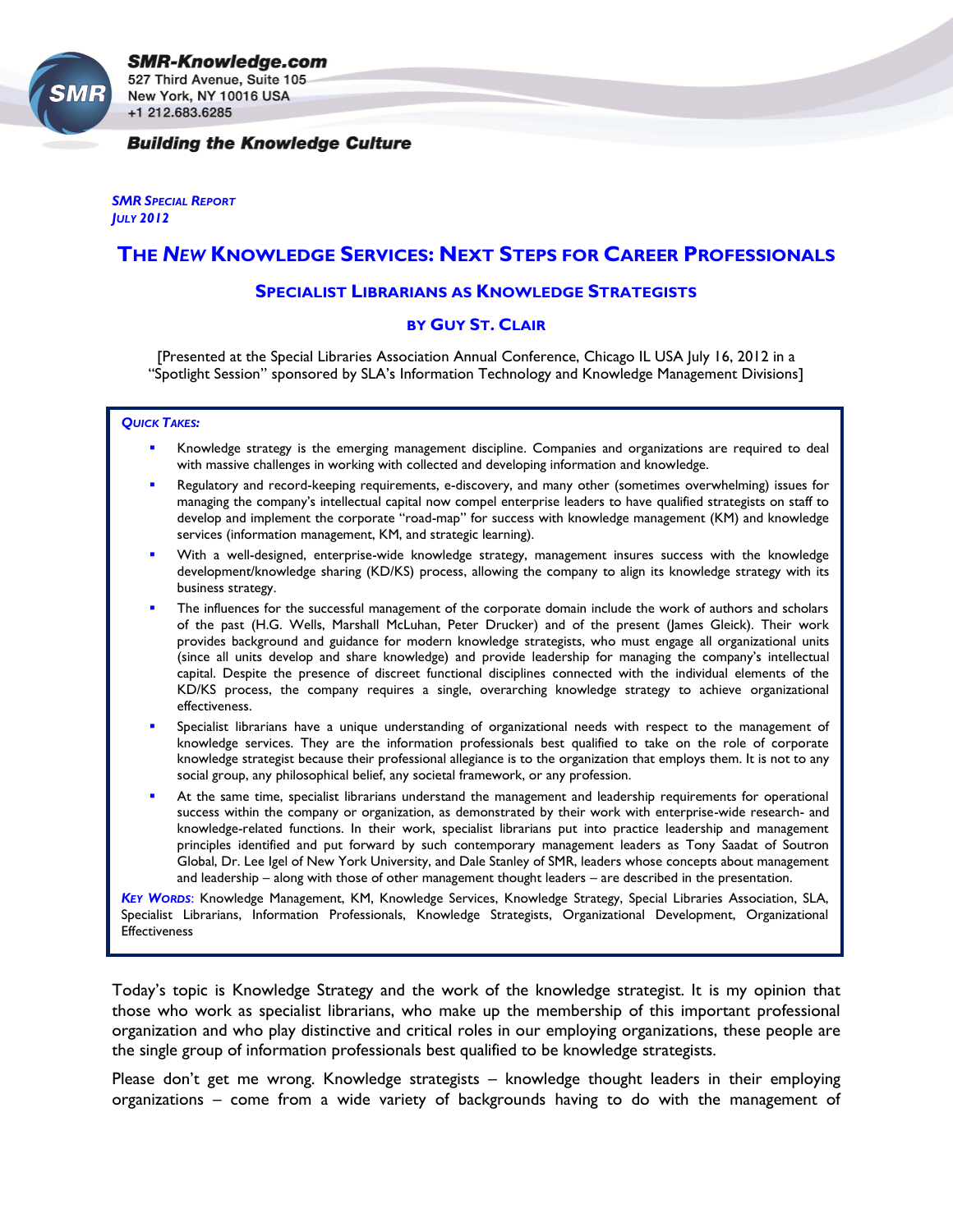information, knowledge, and strategic learning (the three components of knowledge services). I've come to know many of them and – truth to tell – very few of them come from specialized librarianship (although some do). It is my contention that it is the specialist librarians who are cut out to be the knowledge thought leaders in the companies where they work.

Why do I say this? Because (and I think you know this) I know the field of specialized librarianship.

I've been a member of SLA for a long time – going back to 1972. I've served in many voluntary positions in SLA (forty years is a long time!), and I've served at almost every level of volunteer activity, up to and including my presidency of SLA and my term of service on SLA's Board of Directors.

And – having spent ten years researching and writing the centennial history of  $SLA<sup>1</sup> - I$  think I can safely say that I know something about the history of specialized librarianship, as a profession and as a discipline in and of itself.

If you read that history, you know that in the last two chapters and the epilogue, I made my predictions about how specialist librarians, being different, can achieve new heights in their employing organizations. I made these predictions because in this branch of librarianship, we are different, different, in fact from all other librarians and information specialists.

We are different for one simple reason: our professional commitment, our diligence in our work, indeed, our very professional allegiance is to the organization that employs us. It is not to any social group, any philosophical belief, or any societal framework. It is not, in fact, to any profession. Our allegiance is to the company that has employed us to bring our professional skills to its workplace.

Think about it….

l

Your job exists and you are in that job because you are employed by your parent organization to see that the knowledge development and knowledge sharing function – the very foundation of KM, knowledge services, and knowledge strategy – is performed in your company as well as it can be performed. As the specialist librarian – or whatever job title has been assigned to the work you do – it is your responsibility to ensure that knowledge development and knowledge sharing – that exalted function to which we attach the acronym "KD/KS" – is supported and performed to the highest standards of service delivery you can provide.

So you are already primed for the role of knowledge strategist, and I want today to share with you Mr. Guy's ideas about how you can move forward more formally  $-$  if you wish to do so  $-$  as the knowledge thought leader for your company. I want to speak with you – unabashedly – about knowledge strategy.

In today's workplace, knowledge strategy is the emerging management discipline. And it is a management methodology that enterprise leaders are asking us to provide.

I'm not going to be coy or shy about the real point of this presentation: I want to tell you how I think you should restructure your career and in doing so, enhance your relevance in the organization where you are employed. I want to use the phraseology that my colleagues at Columbia University and I have developed to describe this new management methodology – "information and knowledge strategy" – and I want you to leave this Spotlight Session with information that – if you agree with me – can help you take your work as a specialist librarian/information professional to a new level.

You can do it if you want to, and as I say, if you want to move in this direction, you are – in my opinion – the single, most qualified people I know to be your organization's knowledge strategists.

Simply put, we have learned through many studies, discussions with enterprise leaders and corporate managers, and, indeed, through an in-depth review of the SLA Alignment Study, that there is a single

<sup>1</sup> St. Clair, Guy. *SLA at 100: From "Putting Knowledge to Work"® to Building the Knowledge Culture: The Special Libraries Association 1909-2009* (Alexandria VA: Special Libraries Association, 2009)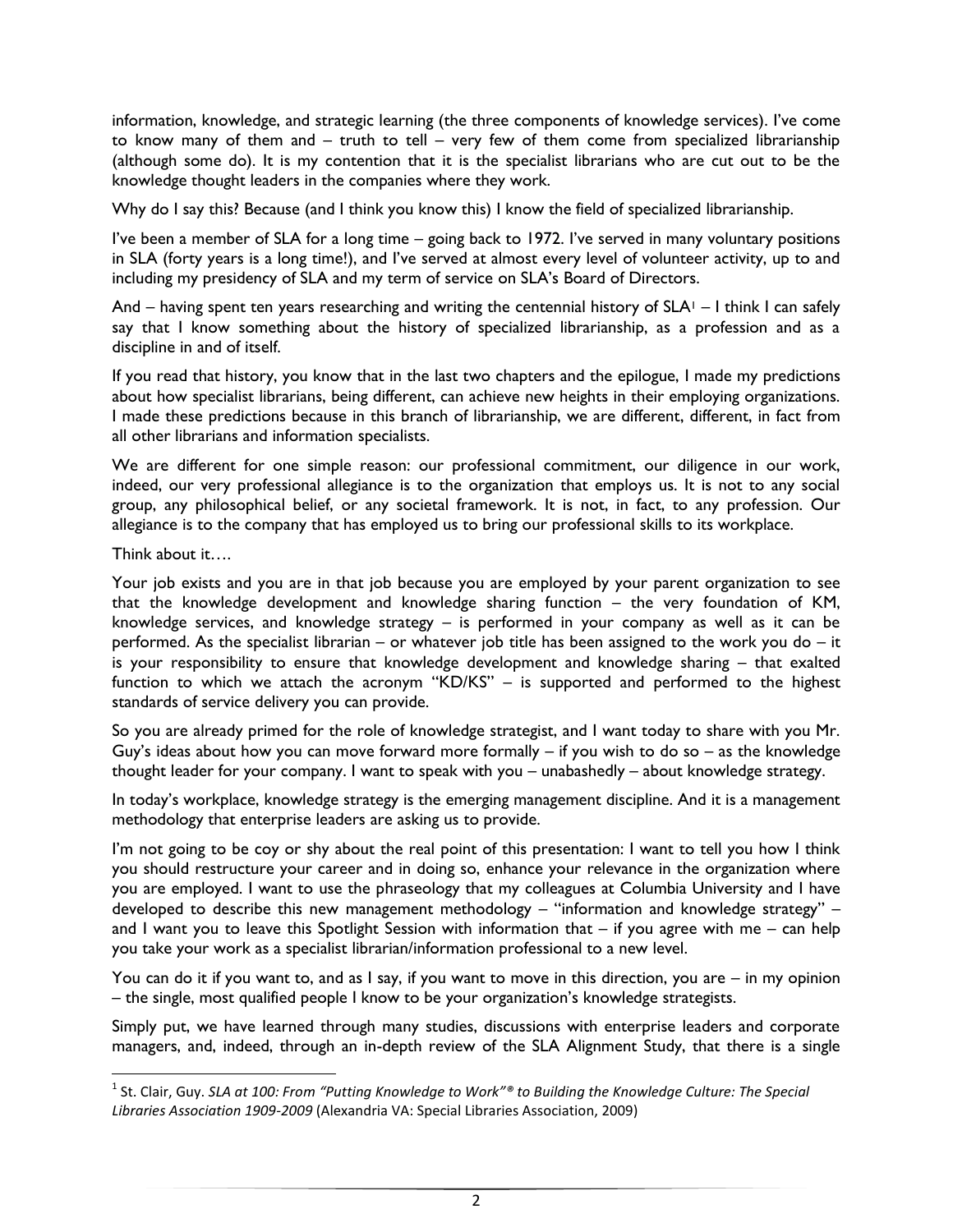"driver" – you might call it – for organizational effectiveness. That driver is the alignment of the company's information and knowledge strategy with the corporate business strategy.

You know – as we all know – that companies and organizations are dealing with massive challenges when it comes to working with their collected and developing information and knowledge. Enterprise leadership doesn't know how to handle big data, regulatory and record-keeping requirements, ediscovery, and all the other (sometimes overwhelming) issues related to the organization's knowledge domain.

They need a strategy, and when they have a working, functioning knowledge strategy, when the company's knowledge strategy aligns with its business strategy, the company is positioned to succeed in achieving whatever mission or objective it has put forward for itself and its affiliated stakeholders. Aligning those strategies is, in my opinion, what you can do as the company's knowledge strategist. Knowledge strategy can be your unique calling.

You're not surprised, I'm sure, to be told that knowledge strategy moves from and is informed by knowledge management (KM). When the organization has successful KD/KS in place, the match between the company's intellectual capital and the corporate mission is assured. And, as a knowledge culture, that match – that alignment – includes knowledge services (what we call the convergence of information management, KM, and strategic learning) as well as the organization's knowledge strategy, which Michael Zack has identified as the organization's business strategy that takes into account its intellectual resources and capabilities.<sup>2</sup>

It's all of a piece, isn't it? And it fits right together with what our great Peter Drucker, the father of modern management, meant when he referred to the company's knowledge workers not as a cost to the company, but as an asset.

Here's what Drucker wrote:

Knowledge workers own the means of production. It  $-$  this means of production  $-$  is the knowledge between their ears. And it is a totally portable and enormous capital asset. Because knowledge workers own their means of production, they are mobile. …

Management's duty is to preserve the assets of the institution in its care. What does this mean when the knowledge of the individual knowledge worker becomes an asset and, in more and more cases, the main asset of an institution? What does this mean for personnel policy? What is needed to attract and to hold the highest-producing knowledge workers? What is needed to increase their productivity?<sup>3</sup>

You – as the company's knowledge strategist – are well in command of the answers to those questions. You understand management and leadership in the company because as a specialist librarian you have learned to work within the organization's management and leadership framework to get your work done. It's your job. It's what you do. As the company's specialist librarian, you understand how management and leadership impact the opportunities and the results expected of the company's knowledge domain.

And here's something to help us put things in perspective:

Most of you, by now, are familiar with James Gleick's *The Information: A History, A Theory, A Flood* – probably the most important book relating to our work ever published4. As the organization's knowledge strategist, we specialist librarians are in the unique position of being able to take a step back and look at what we contribute to the organizations where we are employed.

 2 Zack, Michael[. "Developing a Knowledge Strategy",](http://web.cba.neu.edu/~mzack/articles/kstrat/kstrat.htm) *California Management Review*, Vol. 41, No. 3, Spring, 1999.

<sup>3</sup> Drucker, Peter F. *Management Challenges for the 21st Century*. New York: Harper Business, 1999.

<sup>4</sup> Gleick, James, *The Information: A History, A Theory, A Flood*. New York: Pantheon Books, 2011.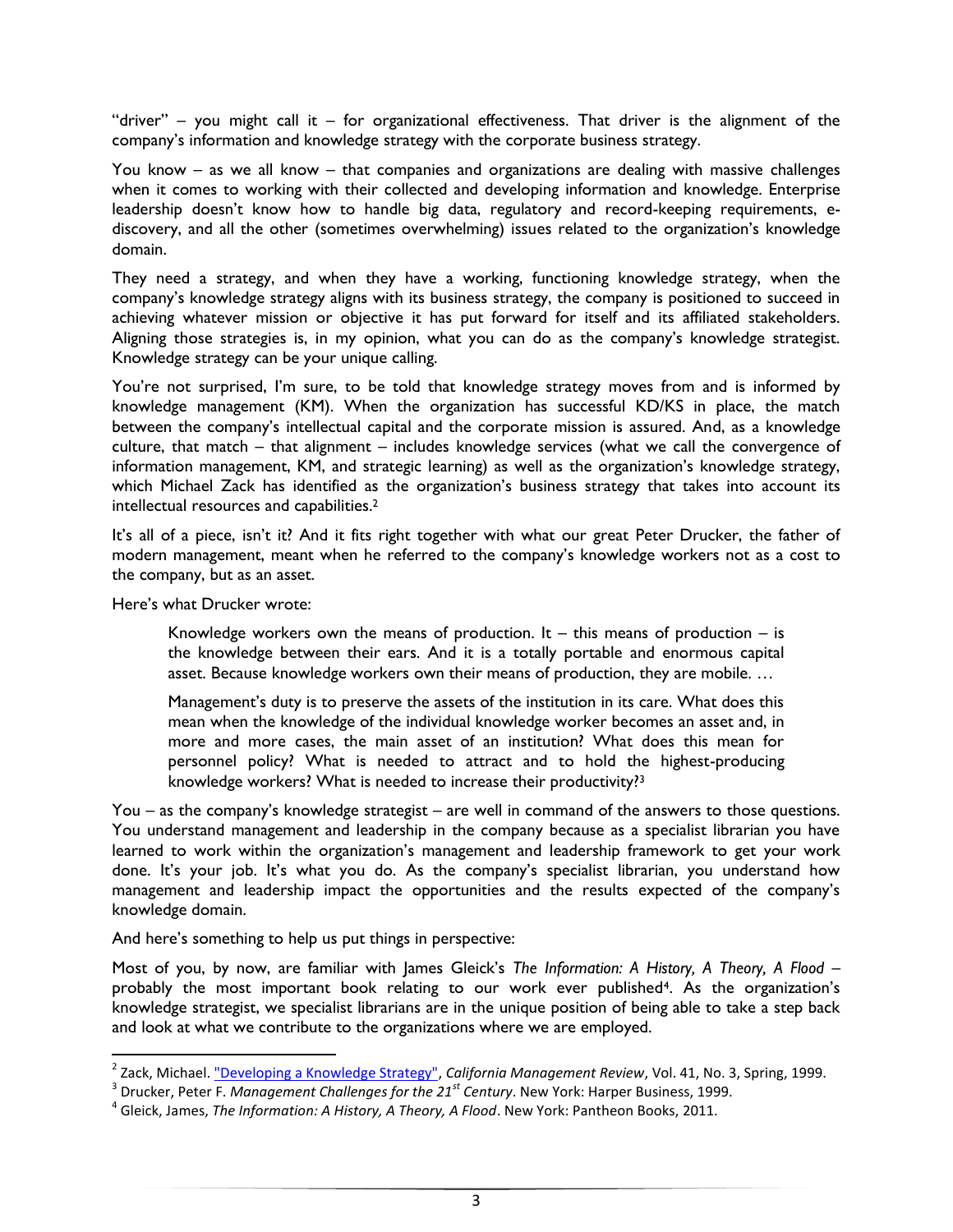In fact, we can look 'way back. Hear what Marshall McLuhan had to say – back in 1962 – about what we were coming to (and now – for us – where we've come). Gleick quotes McLuhan:

We are today as far into the electric age as the Elizabethans had advanced into the typographical and mechanical age. And we are experiencing the same confusions and indecisions which they had felt when living simultaneously in two contrasted forms of society and experience.<sup>5</sup>

But Gleick doesn't stop with McLuhan. He goes back further, much further, to H.G. Wells' *World Brain*, published in 1938. "There was nothing fanciful about what [Wells] wanted to promote," Gleick writes:

[He wanted] an improved educational system throughout the whole "body" of humanity. ... "We want a widespread world intelligence conscious of itself."<sup>6</sup>

There's more.

l

Representing England at the 1937 World Congress of Universal Documentation, Wells foresaw – as Gleick puts it – a "sort of cerebrum for humanity, a cerebral cortex which will constitute a memory and a perception of current reality for the whole human race."

Gleick describes Wells' goal:

[Wells] was imagining something mundane as well as utopian: an encyclopedia. It would be a successor to the great national encyclopedias … This new world encyclopedia would transcend the static form of a book … It would be in a state of constant change – a sort of mental clearinghouse for the mind, a depot where knowledge and ideas are received, sorted, summarized, digested, clarified, and compared.

And then Gleick asks the question that resonates with each of us as knowledge strategists: "Who knows whether Wells would recognize his vision in *Wikipedia*?"

So we move from the then to now, because now we understand where we've come. We recognize that there is now an opportunity, an opportunity for us that is probably as great as any that has been presented to specialist librarians since the very beginning of our profession.

Enterprise leadership needs us. And needs us now. Organizational management is giving attention to the financial and mission-related value of knowledge services in the larger organization as it has never done before.

There is an amazing, unprecedented sea change taking place in the workplace and we are poised to lead that change – for our employing organizations, for ourselves as knowledge leaders, indeed, I would submit, for society at large. The world needs knowledge strategists, and we are the people best qualified to be knowledge strategists.

As it happens – and it's why we specialist librarians are so lucky – the work of the knowledge strategist often evolves from a role as an information professional. That employee – kept busy providing information products, services, and consultations – is recognized in the company as the "go-to" person for knowledge services delivery, regardless of how the operational business unit where he or she works is designated, or the individual job title, educational qualifications, the employee's experience, or his or her expertise.

There are several specific steps the specialist librarian should undertake if he or she is interested in moving into organizational knowledge strategy. One of the first is to develop skills for matching

<sup>5</sup> McLuhan, Marshall, *The Gutenberg Galaxy* (Toronto: University of Toronto Press, 1962), quoted in Gleick.

<sup>6</sup> Wells, H.G. *World Brain* (London: Methuen, 1938), quoted in Gleick.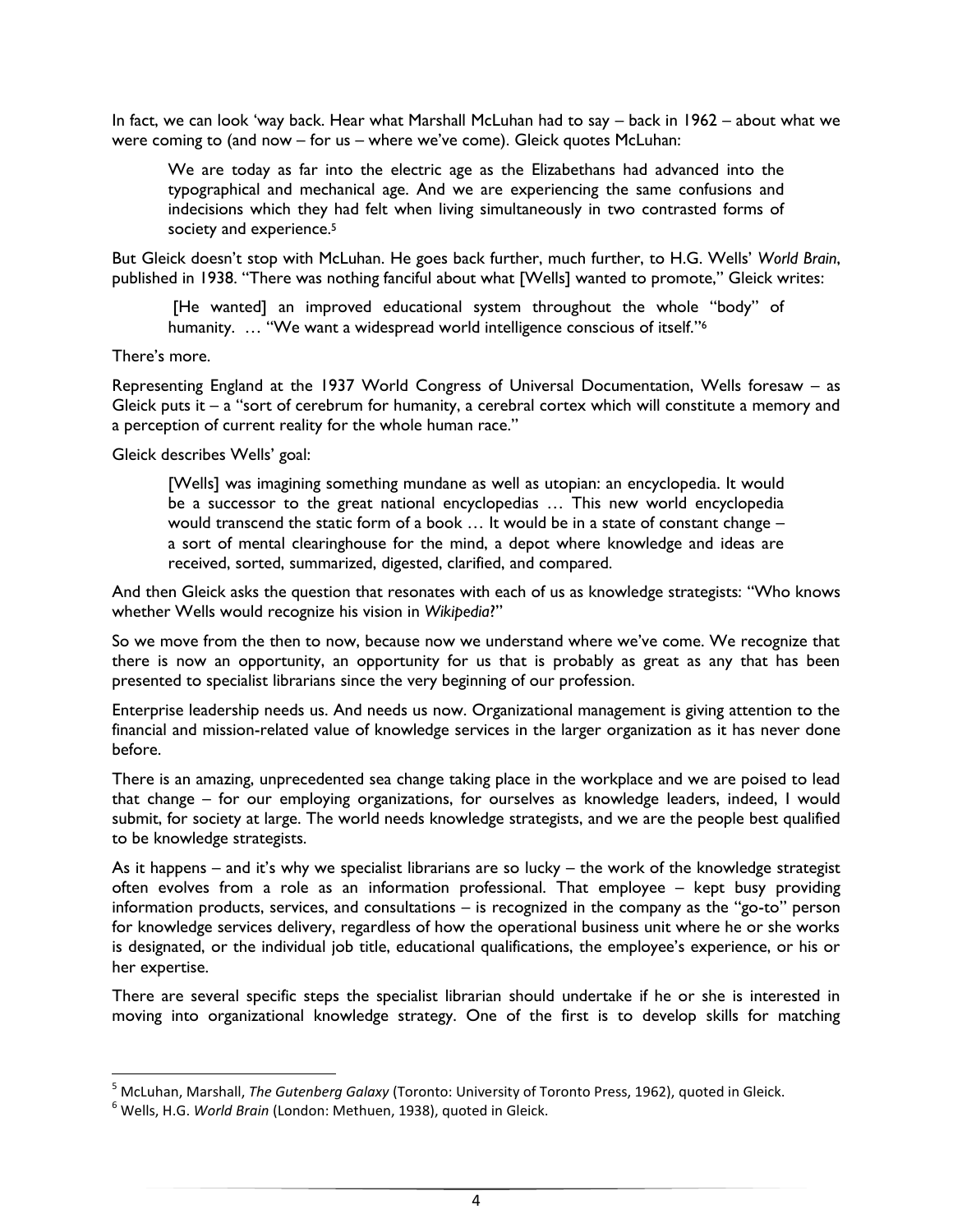knowledge strategy theory with practical experience – that expertise we specialist librarians have in spades – and then we match that expertise with what's needed in the specific workplace.

At the same time, we make connections. We train ourselves to be very sophisticated about the clients who work with us in our position as specialist librarian. If there is a project or research undertaking in which we and our staffs have been particularly valuable to the success of the project, we make sure that the project's leaders are aware of our commitment to their project and to our contribution to their success. That's just plain old "Marketing 101," but by drilling down into how we've worked with that project team and figuring out how those knowledge workers – and others who are connected with them – understand how we are part of their team, we take the basics of marketing and awarenessraising to a new level – to our and to the organization's benefit.

Then there's our work with sponsors. Dale Stanley and the SMR team talk about this all the time, both with clients in our consultancies and with participants in the SMR workshops. Understanding who is in charge and then enabling that person to join with us in support of what we're doing as knowledge strategists is a critical component in the knowledge thought leader's work.

Not only must we have a comfortable relationship with the people in the company who are the company's change agents, knowledge advocates, and thought leaders in their own line of work, we have to bring enterprise leaders into our work as knowledge sponsors, often by simply inviting them to engage in – both as participants and as beneficiaries of knowledge initiatives. Dale's catch-phrase for this connection is that we're inviting these senior managers to "express, model, and reinforce" their enthusiasm and their participation for knowledge-related corporate activities.

The best example of this? A recent project in which a company's Senior VP for Corporate Affairs expressed interest in the enterprise-wide knowledge strategy project our team was developing for the company. She often called me in, just to talk about information and knowledge strategy as a corporate management element, and once I picked up on her particular interest – primarily from a theoretical and intellectual perspective – my team was able to identify a particular knowledge-sharing need on her "side of the house." We spoke to her about it, identified what the work would involve and what the benefits would be to her and to her staff, and she was totally on board. Not only was she excited and pleased to have a specific strategic knowledge initiative for helping her people work better and smarter, she expressed her enthusiasm by speaking openly about the need for the project and its success. The initiative became a model for other units of the organization, enabling this senior manager to use her authority to express her support by inviting other units of the organization to determine how they could benefit from a similar initiative. And best of all, she reinforced her support for the initiative by making it clear that she expected other managers to follow her example in supporting the recommendations of the knowledge strategy being developed for the company.

And talking about the role of sponsors brings up another important element in our transition to knowledge strategist: the importance of looking around the organization and learning to identify and interact with the people who are in a position to influence the work we and our staffs do. Why is this important? Because you're looking for that proverbial "seat at the table" when corporate management decisions are made. If you're going to succeed as a knowledge strategist, you must use your professional skills, education, and expertise to ensure that the growth of the organization as a knowledge culture moves forward, and you can't do that unless you are part of the decision-making process.

And for those of you in the audience squirming at the idea of putting yourself forward in such an influential role, let's bring out the big guns.

I was fortunate to be in the audience when President Obama gave the commencement address for Barnard College two months ago (two months ago today, as a matter of fact). Listen to what our president had to say to the Barnard graduates, about their career paths: "Don't just fight for a seat at the table," the President said. "Fight for a seat at the head of the table."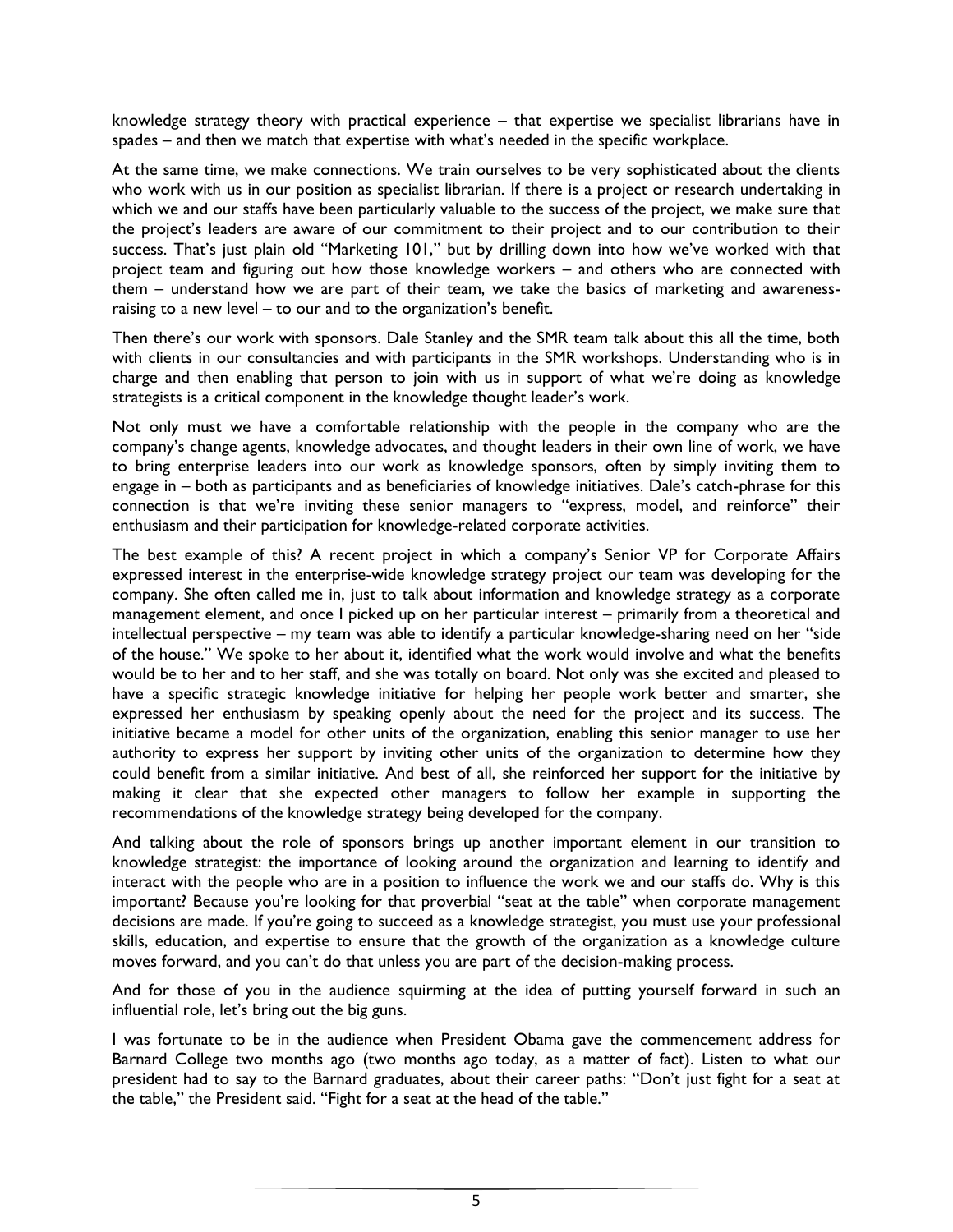That's what I am talking about when I suggest that – as a knowledge strategist – you are in a position to strengthen your role in the organization where you work. For our purposes, what this means is that specialist librarians, functioning as knowledge strategists, will take on a leadership role in their organizations. They must lead – in a proactive and participative way – even provocatively, sometimes – to unlock the ideas, skills, and motivation of their employees and their co-workers. It's a major part of our work, this leadership, and it is required because – when you get right down to it, cutting through the layers – the job of the knowledge strategist is to innovate and manage change.

Whether you are working in a specialized library or involved in some other work in the knowledge domain, what you're undertaking is basically a leadership role, one that supplements (and, truth to tell, strengthens) your position as a manager and as a strategist. You follow a line of leadership principles that you've learned at many different stages in your career.

Today, as we think about the knowledge strategist as knowledge thought leader, let's hone in on six of those leadership principles. Lee Igel has identified them for us, putting them forward in an important paper published in the May/June 2012 issue of *Physician Executive Journal*, and while I'm continually impressed with the work Lee does, this one really knocked my socks off. I'm a teacher, and I can tell you this: Lee's latest paper is going to be a standard text for my students from now on.

Here's why.

l

Lee's article is entitled "Six Core Principles for Creating Strong Physician Leaders," and it's my contention – and I've said this to Lee – that these principles are in fact appropriate for any manager/leader.<sup>7</sup> I further contend that – as I stand here and encourage you to move from a career as a specialist librarian to your new role as your company's knowledge thought leader – these six principles will provide you with the framework you need to take charge of the enterprise-wide information, knowledge, and strategic management function in your organization.

Think about how you can apply Lee Igel's principles to your own ambitions, as you move into your new responsibilities as the company's knowledge strategist:

First, Lee writes, *focus on what needs to be done*. When you get wind of an up-coming knowledge initiative – or better yet if you are chosen by management to lead the knowledge initiative – be very clear about, as Lee puts it, "what the situation requires and the results that need to be achieved to make a difference." What is the organizational need driving the development of the initiative? Is it, for example, some gap between funding the information and knowledge requirements for a project and real project costs? If that's the case, put on your knowledge strategist hat and do what Victoria Harriston did at the National Academies of Sciences: convince project managers to include costs for information and knowledge services in the project budget before the decision is made to move forward with the project. Once those amounts are clearly established, the gap between real and guesswork financial requirements becomes a non-issue.

Second, *focus on values as the dominant chord*. What KD/KS values drive your company's work? I'm familiar with a specialist librarian, a healthcare specialist, who is participating in the development of a multi-element, global mHealth (mobile health) program connected with women's health in rural Africa. The program seeks to identify in-depth research and KD/KS currently in progress, and has little to do with the parent company's primary product line. The activity simply fits into the company's – and the specialist librarian's – value proposition that in addition to performing its normal business activities, the company is committed to contributing to the common good.

Third, *identify and respond to your professional "defining moment."* Achieving purpose is critical for leadership success and, as Lee writes, "unless the right people are in the right positions, no one will

<sup>7</sup> Igel, Lee. "Six Core Principles for Creating Strong Physician Leaders," in *Physician Executive Journal*, May/June 2012.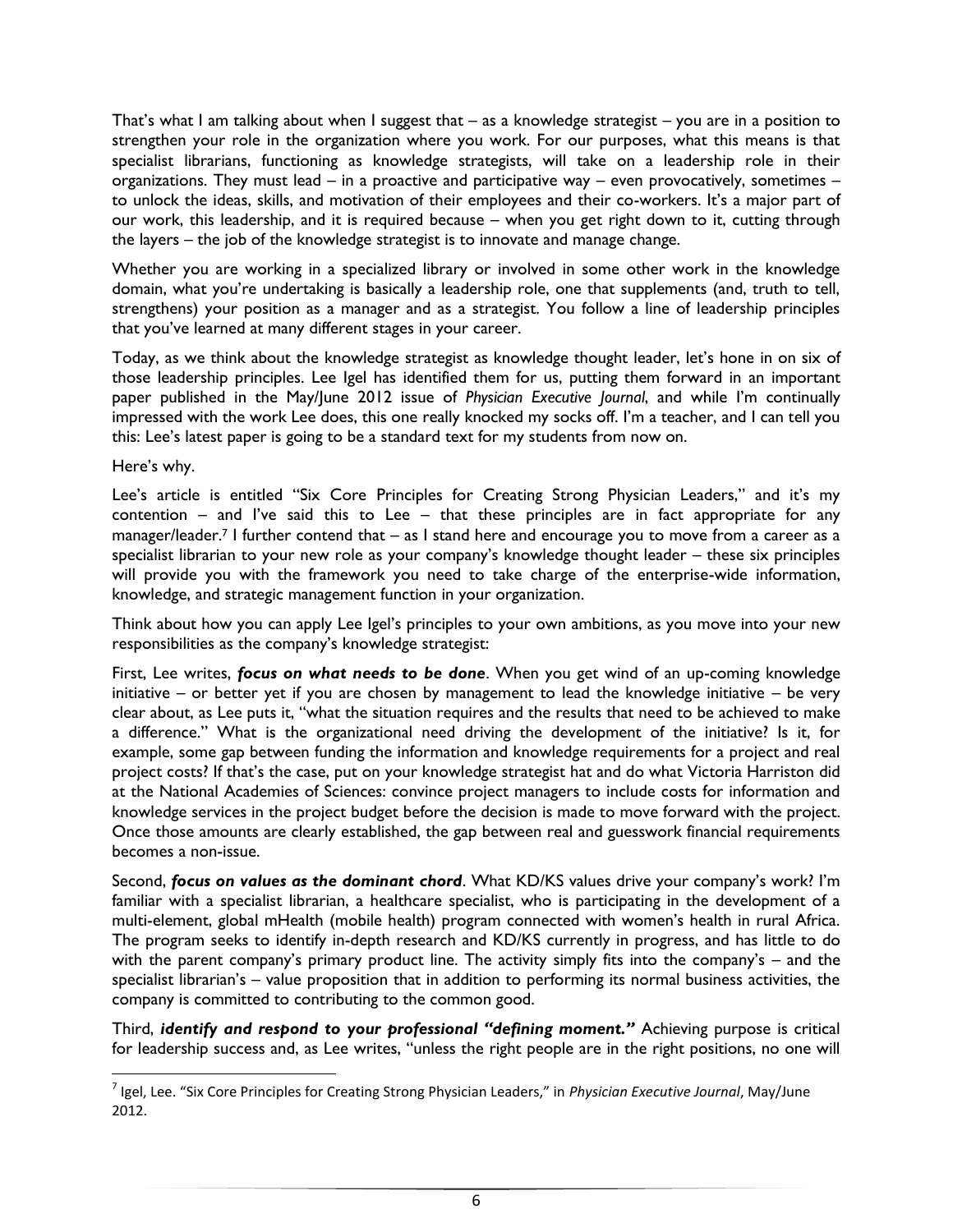be effective in achieving anything." Here's another Africa example: At one of the many NGOs in Nairobi, I became familiar with a situation in which the research library was not making much of a contribution to organizational effectiveness. In fact, just the opposite. Much research was being conducted, but not through the library. As it happened, the library hired a dynamo specialist librarian for one of its library management positions, and as knowledge strategy was developed for the larger organization, this specialist librarian found herself uniquely positioned to bring continuous upgrades to the overall knowledge services delivery picture. She was the right person in the right place at the right time, and it was a defining moment for the organization (and for the specialist librarian, I might add).

Fourth, *put the emphasis on learning over metrics*. Of course we don't ignore metrics, and quantification continues to play a big role in the management of specialized libraries. Yet what is measured doesn't seem to have much to do with organizational effectiveness. Indeed, again quoting Lee, "What is needed are measurements that relate current performance to future effectiveness." So the knowledge strategist asks, "What metrics are we using? Transactions? Effectiveness measures? ROI?" Although it could probably happen in the merger of any two or more separate organizations, in Australia I had an experience in which our team worked with two merging federal agencies seeking to combine knowledge services operations. What impressed me most about the assignment was the willingness of knowledge strategists in both agencies to assess and learn how to make use of the best metrics formats from both institutions, discarding those from which no future effectiveness would be realized. They focused on who would be receiving the information (and making decisions based on the metrics), and on what these people wanted (or needed) to know.

Fifth, *embrace continuous learning and how it mobilizes multiple knowledges*. One of the toughest challenges for the knowledge strategist is the management of multiple formats and media, and what is learned from dealing with those challenges. In one situation with which I'm familiar, the knowledge strategist for a commercial magazine publisher has devised a splendid KD/KS framework for the design, maintenance, and usage and availability processes having to do with consumer content and, at the same time, worked with his staff in creating ease-of-use, format-agnostic, desktop-available records of all content relating to stories, layout and design, advertising, sales, and proprietary information. It was a phenomenal undertaking and actually required several years to get to implementation. Once in place, the critical inter-relationships amongst multiple knowledges established the publisher as a model for other firms doing similar work.

Sixth, *conserve what works and abandon what doesn't*. Lee writes about how "continuous learning increases the yield of what is known," noting that "as a consequence, it is increasingly clear which methods are worth continuing and which should be dispatched." One role of the specialist librarian/knowledge strategist is making these judgments. Working in an environment in which shared learning and teaching – a hallmark of the enterprise-wide knowledge culture – position the knowledge strategist for taking actions that might be awkward in other situations. For the knowledge strategist, expected to provide analysis, insight, and interpretation for a wide range of content-seeking clients, the "letting go" has to be part of the picture. The specifics can be as basic as working with the company's records management and archives professionals to determine an enterprise-wide approach for digitizing corporate archives not born digital. Or it can be as sophisticated as determining whether – in a company in which there is a vibrant and well-managed research operation – supporting a stand-alone specialized library is feasible as information, knowledge, and strategic learning requirements transition from "what was" to "what will be."

And then there is the even more practical side of knowledge strategy, and advice here comes from my colleague Tony Saadat, President and CEO of Soutron Global, known to many of us. I'm delighted to share with you some of Tony's thinking about specialized librarianship and its connection with knowledge strategy.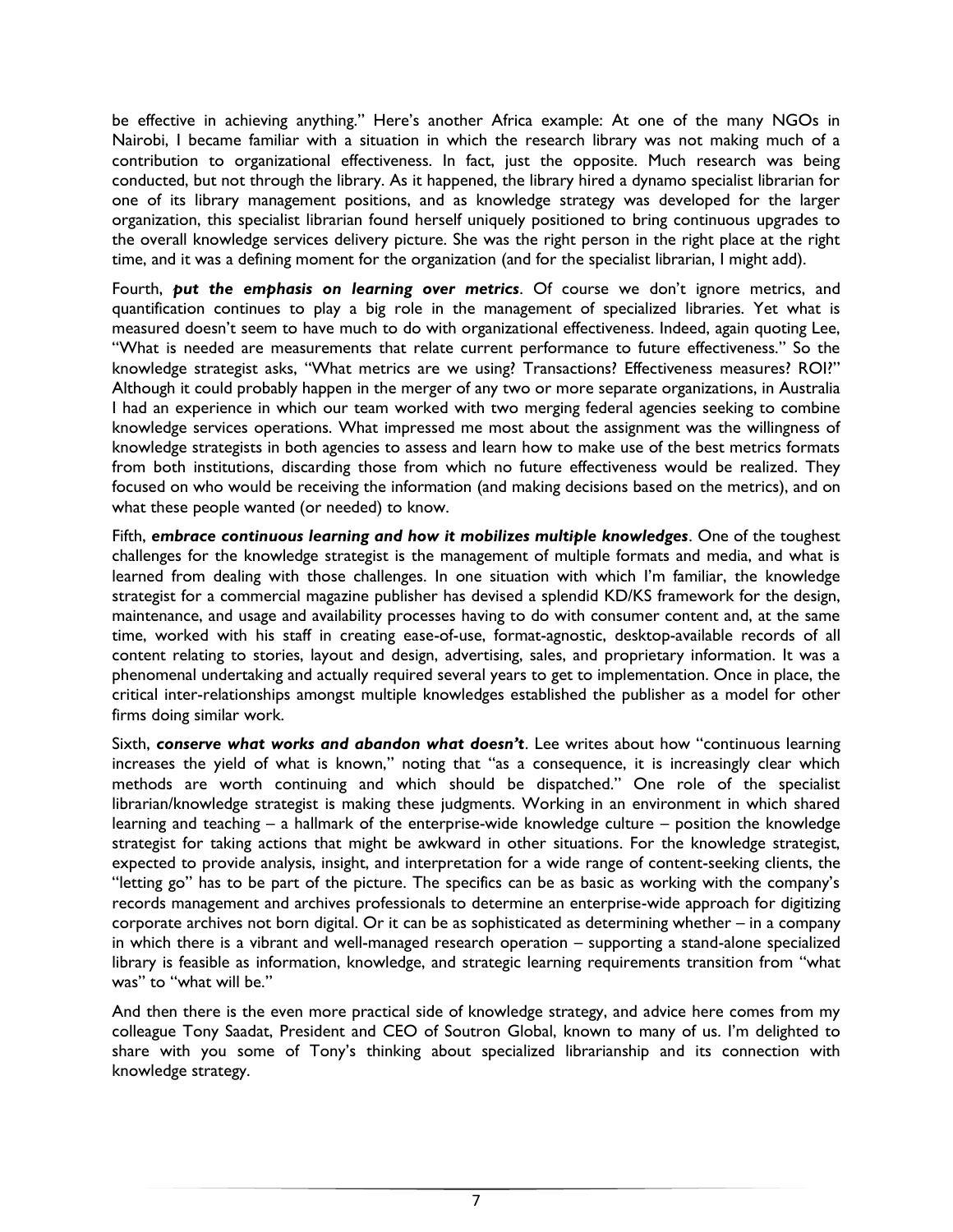For one thing, at Soutron Global the corporate tagline has to do with helping specialist librarians "transform" the specialized library. In my opinion, that is the perfect perspective for thinking about today's (and the future's) specialized libraries, and Tony and his team use it as their vehicle for working with the specialist librarian who is moving to knowledge strategy.

It happens this way:

We know – again based on a great deal of work in the field and particularly on the work of this association in the SLA Alignment Project – we know there is an established need to transform libraries. If the larger enterprise – the corporation, organization, or firm – is a knowledge culture and KD/KS is well managed, and if knowledge services – as an operational function – provides the foundation for KD/KS, it simply makes sense that transforming the specialized library increases the library's value proposition (whether it's called a "library" or not).

In Tony's recommendations, that specialist librarian positions herself to bring her experience, expertise, and a KD/KS (or KD/KS-like) background to working with strategic knowledge through, of course, her "ordinary" work as a specialist librarian/information professional. But she also takes on other responsibilities that define her potential as a knowledge strategist: internal training, for example, working as a strategic learning specialist, using her subject-related and KD/KS expertise.

And what about her focus on internal enterprise-wide client-service and cross-functional knowledge services delivery? Doesn't she understand – and serve as an advocate for – KM/knowledge services tools to support enterprise-wide content transfer, things like desktop content delivery? Or enterprise-wide content access via a comprehensive "KM system" (what we used to call the "corporate intranet")? Tony believes strongly – and I agree – that the specialist librarian is the expert in all of these situations, and all of them directly connect to her ability to enable the implementation of the company's knowledge strategy.

With this expertise, we specialist librarians/knowledge strategists go forward in our search for knowledge, always challenged to *return to meaning* as knowledge and meaning shift with the tides of civilization.

Just as we learn, in another quotation from my beloved Peter Drucker:

The search for knowledge, as well as the teaching thereof, has traditionally been disassociated from application. Both have been organized by subject, according to what appeared to be the logic of knowledge itself. … Now we are increasingly organizing knowledge around areas of application rather than around the subject areas of disciplines. Interdisciplinary work has grown everywhere.

This is a symptom of the shift in the meaning of knowledge from an end in itself to a resource, that is, a means to some result. Knowledge as the central energy of modern society exists altogether in application and when it is put to work....<sup>8</sup>

As we continue – as specialist librarians – to strive (in James Gleick's and Peter Drucker's words) to "return to meaning," indulge me by permitting me to read from the history of our association, cited earlier:

… in the past, putting knowledge to work (or, in its connection with knowledge services, putting knowledge management to work) was the driver that led intelligent and educated knowledge workers to enter into careers where they could assist in the process, where they could help others put knowledge (or knowledge management) to work.

 $\overline{\phantom{a}}$ 8 Drucker, Peter F. *The Age of Discontinuity* (New York: Harper and Row, 1969).